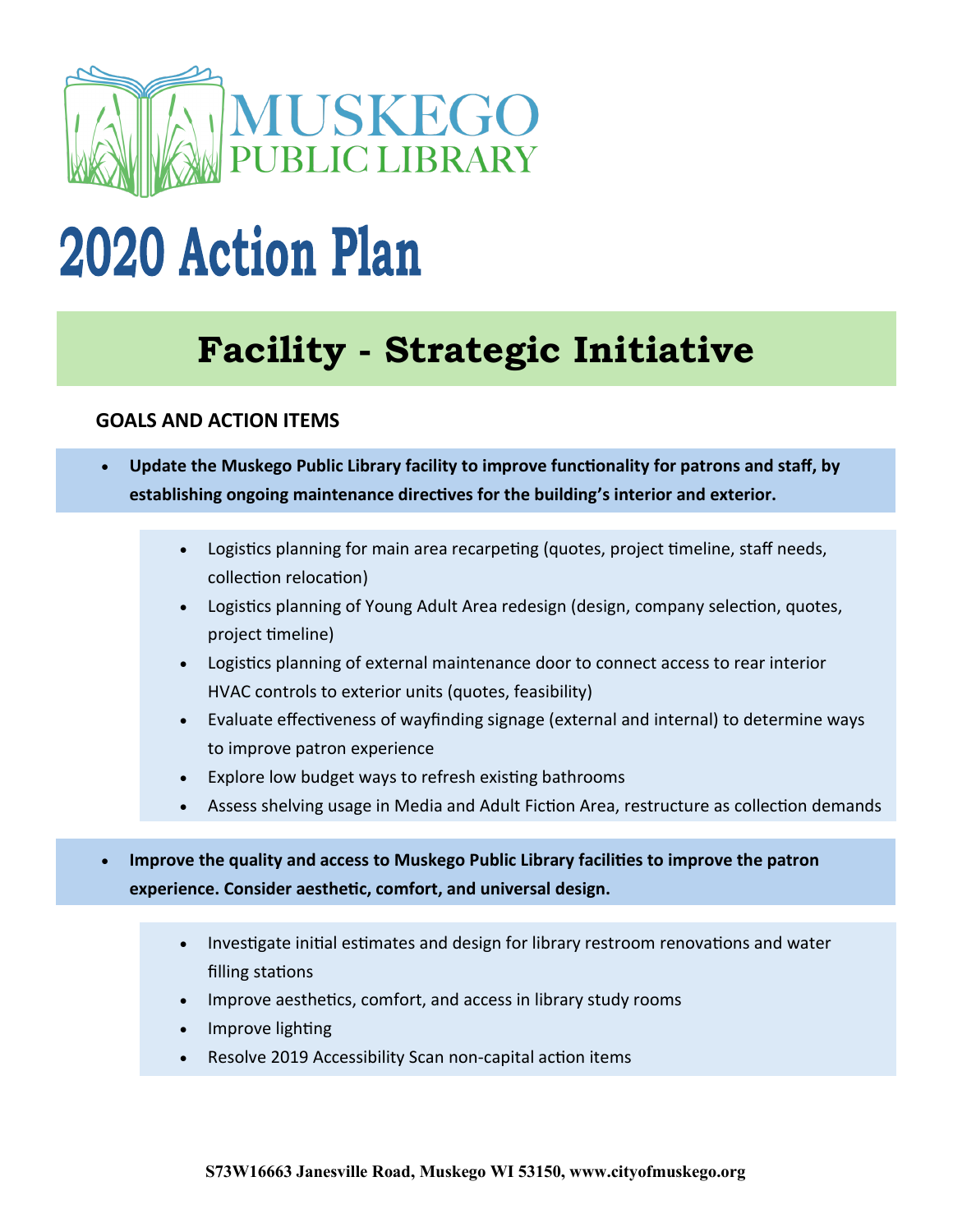- **Introduce infrastructure changes leading to increased staff efficiencies and/or improved patron service levels.** 
	- Logistics planning for RFID (Radio Frequency ID) implementation (project timeline, staff needs, quotes)
	- Logistics planning for reference desk redesign (design, company selection, quotes, project timeline)

### **Services - Strategic Initative**

#### **GOALS AND ACTION ITEMS**

- **Place strong focus on programs and resources for children, especially related to early literacy.**
	- Offer year-round story times for a variety of age groups
	- Provide programming for school-aged children with a focus on Science, Technology, Engineering, Arts, and Mathematics (STEAM) concepts
	- Continue categorization of children's collection to align with school libraries
	- Include technology in storytime programming
- **Provide engaging services and programming to attract young adults. Enhance Library potential as a study and collaborative learning center for teens.**
	- Implement structured plan for continual young adult feedback
	- Offer programming with STEAM concepts for young adults
	- Analyze data from Young Adult Needs Assessment
- **Develop innovative and appealing programming plus enhance existing services, for a wide range of adults.**
	- Increase the amount of hands-on adult programming offered (craft, arts, and activities)
	- Create programming targeted towards patrons in their 20s-30s
	- Explore virtual reality technology for programming opportunities
	- Explore creating a lecture series
	- Investigate potential expansion of deposit collections to additional senior living facilities
	- Explore homebound delivery services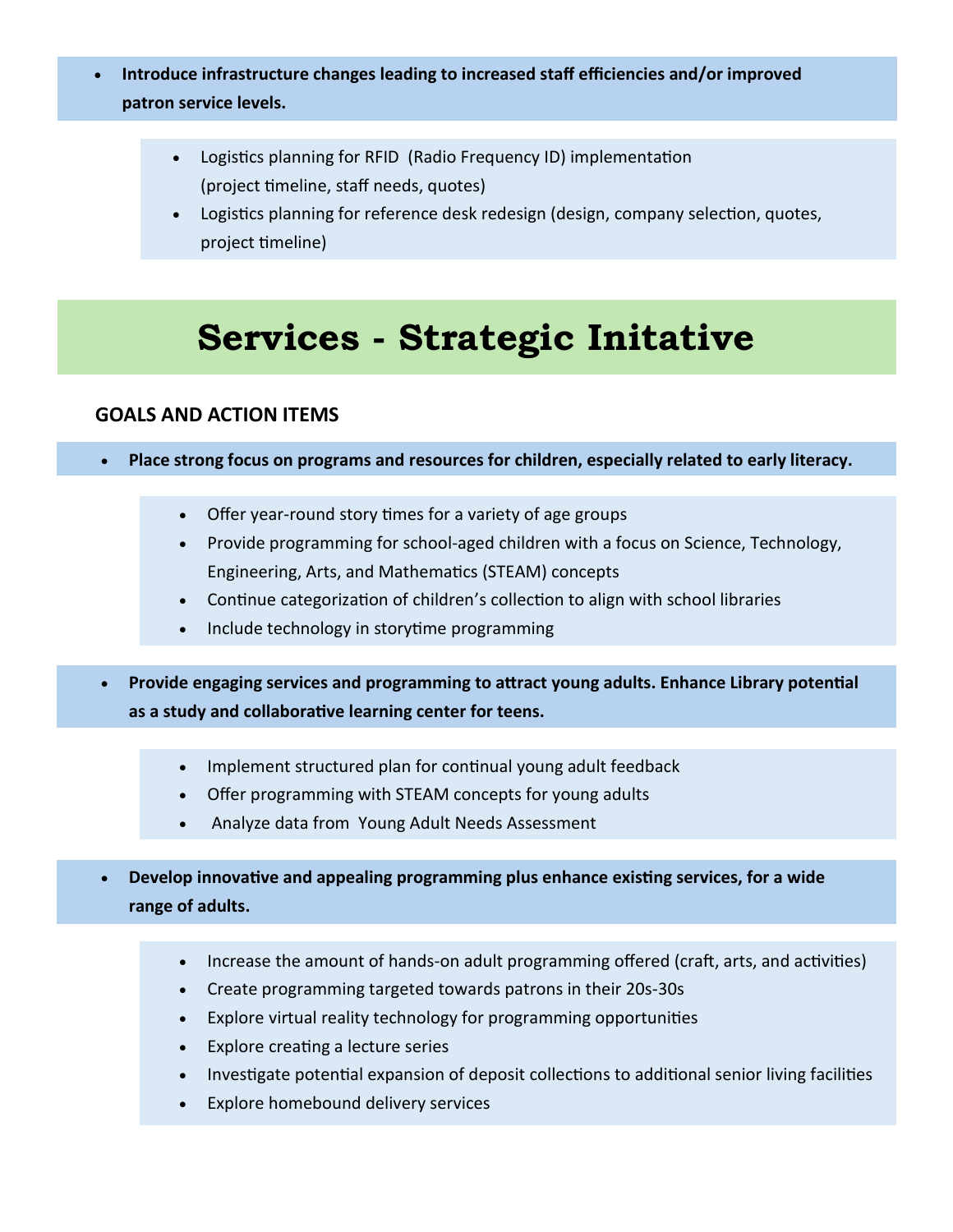- **Develop all staff by providing access to high-quality professional development and continuing education opportunities.**
	- Investigate developing a patron and staff skills program on Overdrive/Libby
	- Reference staff receive expert training on Overdrive/Libby
	- Introduce regular circulation staff meetings and training
	- Provide annual staff training sessions
	- Provide access to memberships in professional organizations
	- Provide access to online and offsite training
- **Engage well-trained staff to grow and maintain a balanced and relevant collection in a variety of formats, print and otherwise. An ever-evolving collection serves to educate, enrich, and entertain patrons of all ages. We consistently explore innovative materials to meet the need of the public.**
	- Routinely assess and remove outdated materials to keep the collection up to date
	- Analyze circulation trends to identify borrowing habits and provide relevant collections
	- Utilize professional literature as purchasing aids to provide a well-rounded and current collection
	- Research the current and upcoming technology formats to provide the most up to date materials to reflect user needs
	- Regularly update the online catalog through record creation from new purchases
	- Process new materials to allow for shelf-ready status
	- Investigate future of audio book formats (CD vs PlayAways vs Other) to determine best option for patron experience

• **Analyze how Muskego Public Library services reach our patrons. Reduce or remove barriers to Muskego Public Library services access.**

- Investigate making one study room available for reservations
- Reduce local holds by establishing purchasing thresholds for popular items
- Investigate offering online chat reference through instant messaging platform
- Explore creation of a Community Corner (drop off donation site for patrons)
- Investigate in partnership with the Bridges Library System video tutorials on Overdrive, Libby, online catalog, online card account for patrons
- Work on mobile app development planning with Bridges System
- Investigate grace period for fines and/or additional fine forgiveness days
- Investigate accepting credit card/debit cards for payment transactions at service desks